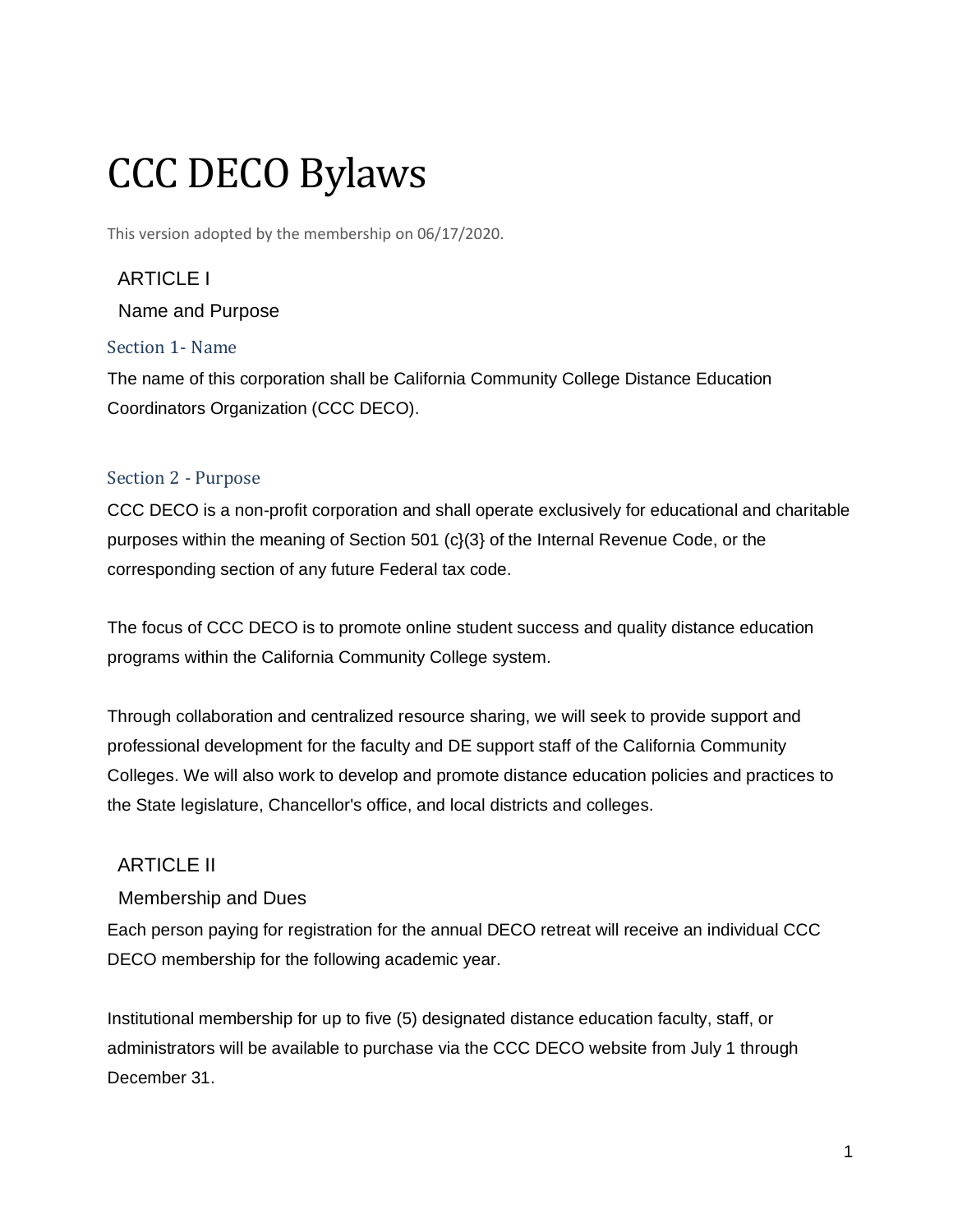Membership benefits include the ability to participate in activities and forums sponsored by CCC DECO throughout the year as well as voting privileges at the annual DECO retreat. Early registration for the annual DECO retreat is done through registration for the Online Teaching Conference. The annual DECO retreat registration fee will establish the attendee as a member of CCC DECO for the following year that begins July 1.

Membership in CCC DECO will run from July 1 to June 30.

## ARTICLE Ill

Schedule and Quorum for Meetings

#### Section 1. Schedule

CCC DECO shall have one general meeting per year at the CCC DECO Annual Retreat. The executive committee will have ten meetings per year, September through June.

#### Section 2. Quorum

A quorum for meetings constitutes one-third of the membership.

#### Section 3.

Conduct of Meetings - Meetings of the Executive Committee and the general meeting shall be presided over by the president of CCC DECO, or, if no such person has been designated or in his or her absence, the vice-president of CCC DECO, or in the absence of each of these persons, by a chairperson chosen by a majority of the members present at the meeting. The Secretary of CCC DECO shall act as secretary of all meetings of the Executive Committee and the general meeting, provided that in his or her absence, the presiding officer shall appoint another person to serve as Secretary of the meeting.

## ARTICLE IV

## Duties of the Officers

#### Section 1. President

The President shall convene regularly scheduled meetings; shall preside or arrange for other members of the Executive Committee to preside at each meeting in the following order: Vice President, Secretary, Treasurer, and Public Information Officer; work collaboratively with officers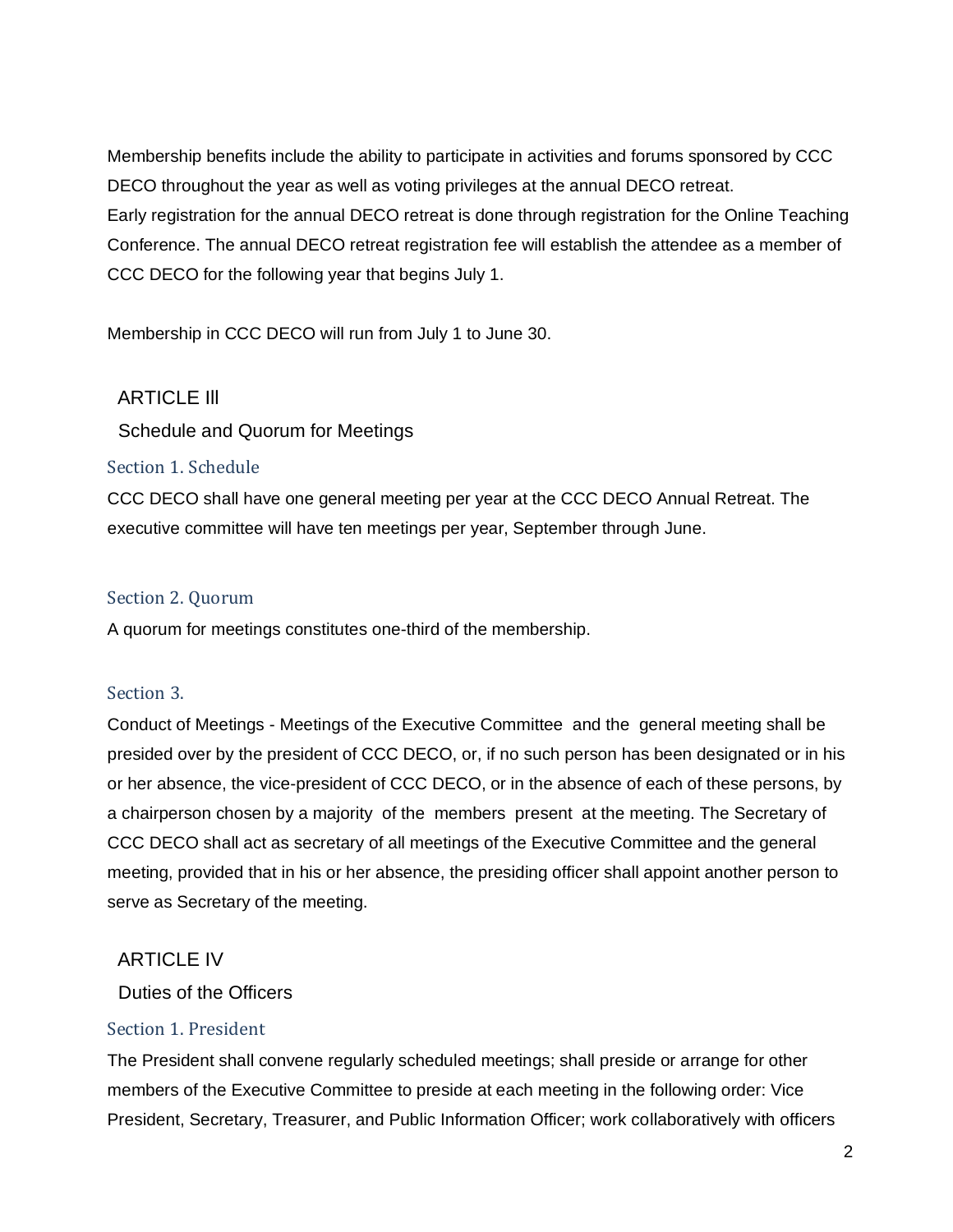to lead transformation of DECO from ideas to reality; provide leadership and model effective and efficient decision-making, cultivate a transparent and collegial working relationship with CCCCO; attend (or send alternate) meetings and advocate for DECO at CCCCO, BOG, and other forums to promote new organization (seat-at-the-table); in conjunction with officers, foster a positive working relationship with college leadership teams to encourage membership, particularly during initial year.

#### Section 2. Vice President

The Vice President shall articulate vision/mission for CCC DECO; support the President's efforts to grow membership; be prepared to step in for the President as necessary; monitor organization's delivery of services; work on particular special area as determined by President and officers; maybe President-elect.

#### Section 3. Secretary

The Secretary shall compile record of all meetings; post summary notes on the public website or send to all members (depending on rules); answer requests for information re if/when an action took place; maintain membership information. In conjunction with Public Information Officer, the Secretary shall respond to requests for written information; originate communication agreed upon by executive committee; keep record of all correspondence; assist with keeping membership information updated.

#### Section 4. Treasurer

The Treasurer shall advise on financial structure needed to: (a) payback initial investment funds, and (b) maintain operating funds; advise on opportunities to build membership through financial incentives, e.g. reduced conference rates; work with Secretary to keep membership information updated along with the status of dues. He or she will also maintain the organization's bank account and correspond with members regarding fees and renewals. In addition, the Treasurer will file and maintain the necessary organizational tax documents.

## Section 5. Public Information Officer

The Public Information Officer shall, in conjunction with officers, generate press releases and official statements to identified outlets on a regular basis; monitor news feeds for information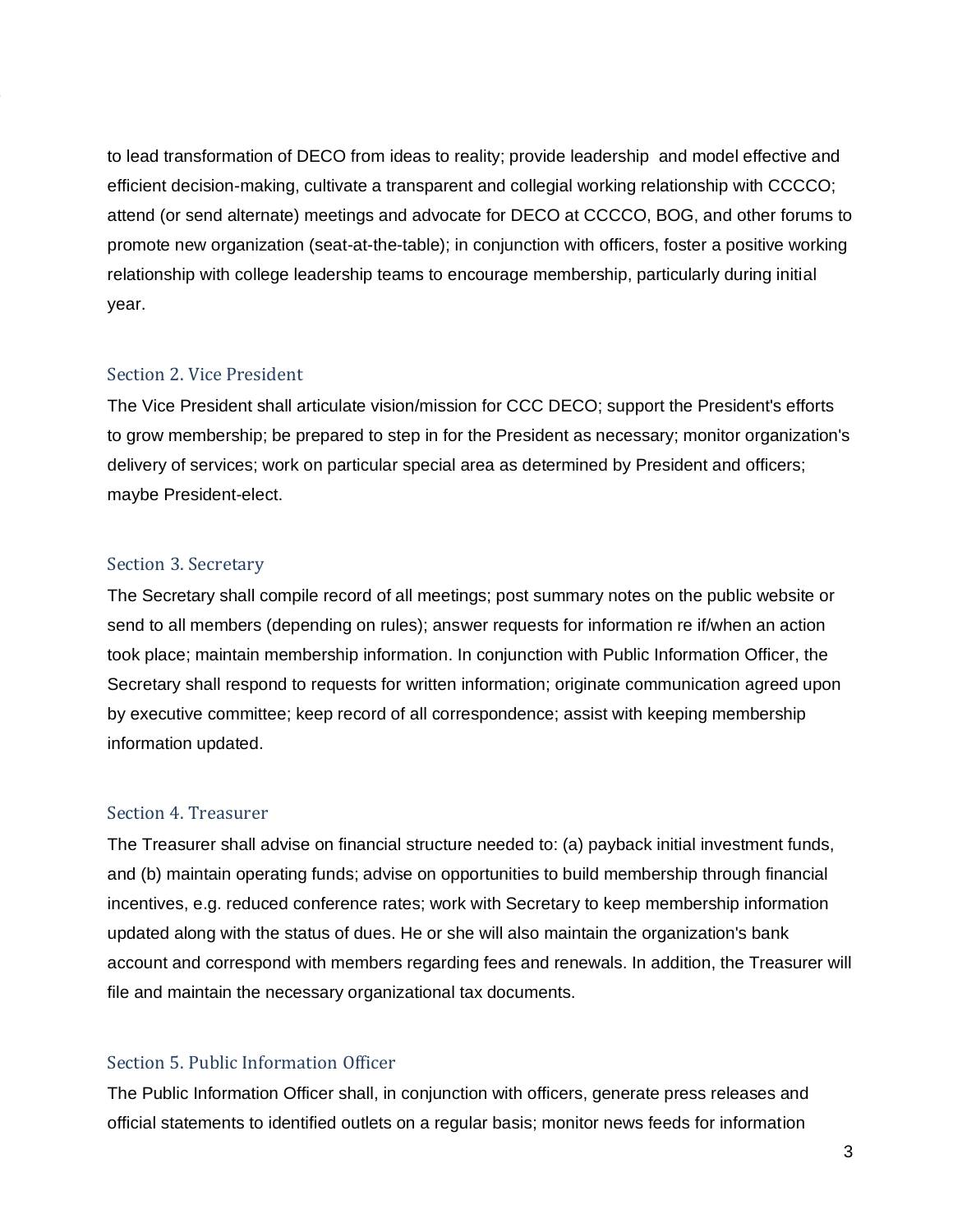relevant to DECO and communicate to officers and, as appropriate, membership; develop relationships with appropriate colleagues to stay abreast of items that affect DECO, while they are still in planning stages or immediately. The PIO, in collaboration with the other Executive Committee members, will also coordinate and moderate the monthly DE Coordinators online meetings.

## Section 6. Web Designer

The Web Designer shall, in conjunction with the officers, maintain the organization's official website with current information regarding officers, events, resources, and membership. The Web Designer shall, in conjunction with the Public Information Officer, work to create an up-to-date web presence for the organization, including posting marketing materials and links to resources found on other relevant sites.

## ARTICLE V

#### **Committees**

#### Executive Committee

The Executive Committee is comprised of the President, Vice President, Secretary, Treasurer, Public Information Officer, and Web Designer. Each Executive Committee member shall serve as liaison to at least one Standing Committee. The Executive Committee shall have the authority to act in lieu of the CCCDECO between meetings. When the Executive Committee makes decisions on behalf of the membership, they must be reported to the membership at its next regularly scheduled meeting.

The Executive Committee will convene ad-hoc sub-committees as needed.

#### ARTICLE VI

Parliamentary Authority

#### Section 1.

The rules, guidelines, and procedures contained in the latest version of "Robert's Rules of Orders" shall govern the business of CCCDECO in all cases to which they are applicable and in which they are consistent with the Bylaws of CCCDECO. In the event of a conflict